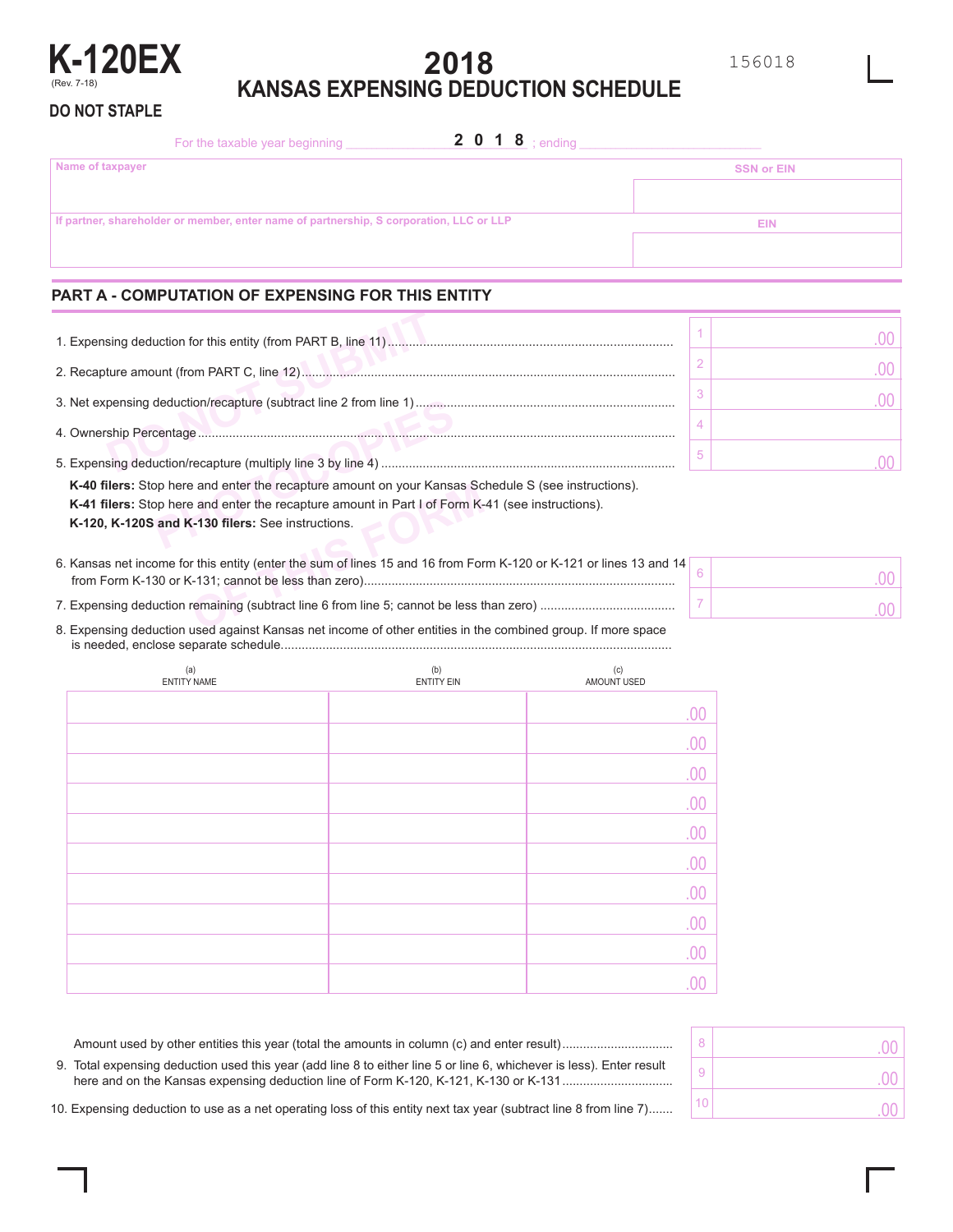# **PART B - COMPUTATION OF KANSAS EXPENSING**

| (a)<br><b>IRC 168</b><br>Recover<br>Period | (b)<br><b>Method</b> | (c)<br>Factor | (d)<br><b>Basis for Depreciation</b> | (e)<br><b>Bonus Depreciation</b> | (f)<br><b>Net Basis</b><br>(Subtract column e from column d) | (g)<br><b>Kansas Expensing</b><br>(Multiply column f by column c) |
|--------------------------------------------|----------------------|---------------|--------------------------------------|----------------------------------|--------------------------------------------------------------|-------------------------------------------------------------------|
|                                            |                      |               | .00                                  | .00                              | .00                                                          | .00                                                               |
|                                            |                      |               | .00                                  | .00                              | .00                                                          | .00                                                               |
|                                            |                      |               | .00                                  | .00                              | .00                                                          | .00                                                               |
|                                            |                      |               | .00                                  | .00                              | .00                                                          | .00                                                               |
|                                            |                      |               | .00                                  | .00                              | .00                                                          | .00                                                               |
|                                            |                      |               | .00                                  | .00                              | .00                                                          | .00                                                               |
|                                            |                      |               | .00                                  | .00                              | .00                                                          | .00                                                               |
|                                            |                      |               | .00                                  | .00                              | .00                                                          | .00                                                               |
|                                            |                      |               | .00                                  | .00                              | .00                                                          | .00                                                               |
|                                            |                      |               | .00                                  | .00                              | .00                                                          | .00                                                               |
|                                            |                      |               | .00                                  | .00                              | .00                                                          | .00                                                               |
|                                            |                      |               | .00                                  | .00                              | .00                                                          | .00                                                               |
|                                            |                      |               | .00                                  | .00                              | .00                                                          | .00                                                               |
|                                            |                      |               | .00                                  | .00                              | .00                                                          | .00                                                               |
|                                            |                      |               |                                      |                                  |                                                              | .00                                                               |

## **PART C - RECAPTURE OF EXPENSING DEDUCTIONS PREVIOUSLY CLAIMED**

| (a)<br><b>IRC 168</b><br>Recover<br>Period | (b)<br>Year<br><b>Placed</b><br>in Service | (c)<br><b>Current</b><br>Year | (d)<br>Recapture<br>Factor<br>(Subtract<br>column b from<br>column c) | (e)<br>Years<br>Remaining<br>(Subtract<br>column d from<br>column a) | (f)<br>Percent of<br>Recapture<br>(Divide column e by<br>column a) | (g)<br>Kansas<br><b>Expensing</b><br>Previously<br><b>Allowed</b> | (h)<br>Recapture<br>Amount<br>(Multiply column g<br>by column f) |
|--------------------------------------------|--------------------------------------------|-------------------------------|-----------------------------------------------------------------------|----------------------------------------------------------------------|--------------------------------------------------------------------|-------------------------------------------------------------------|------------------------------------------------------------------|
|                                            |                                            |                               |                                                                       |                                                                      |                                                                    | .00                                                               | .00                                                              |
|                                            |                                            |                               |                                                                       |                                                                      |                                                                    | .00                                                               | .00                                                              |
|                                            |                                            |                               |                                                                       |                                                                      |                                                                    | 0 <sup>0</sup>                                                    | .00                                                              |
|                                            |                                            |                               |                                                                       |                                                                      |                                                                    | .00                                                               | .00                                                              |
|                                            |                                            |                               |                                                                       |                                                                      |                                                                    | 00                                                                | .00                                                              |
|                                            |                                            |                               |                                                                       |                                                                      |                                                                    |                                                                   | 00                                                               |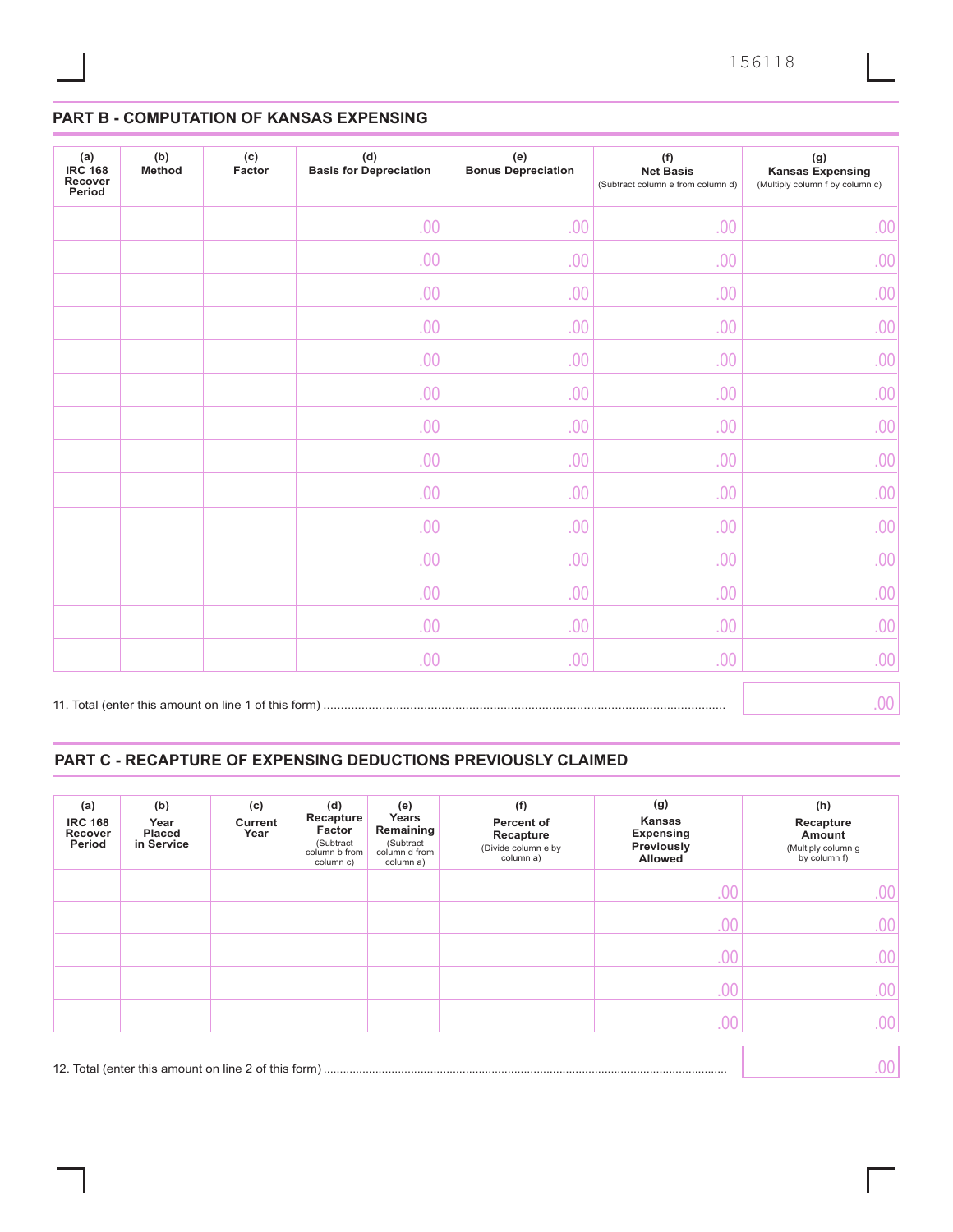## **GENERAL INFORMATION**

The expensing deduction under K.S.A. 79-32,143a is available to income tax filers for taxable years commencing after December 31, 2011 (for taxable years after December 31, 2012, the deduction is limited to C corporations). The expensing deduction is available to privilege tax filers for taxable years commencing after December 31, 2013. The deduction must be made by the due date of the original return, including any extension of time to file, and may be made only for the taxable year in which the eligible property is placed in service in Kansas.

An election for expensing is made by filing your Corporation Income Tax (K-120) or Privilege Tax (K-130) return with Schedule K-120EX. If filing a paper return, enclose federal Form(s) 4562 with each K-120EX and any additional schedule necessary to enable Kansas Department of Revenue to reconcile Form 4562 amounts to the expensing claimed on your K-120EX.

**QUALIFIED PROPERTY.** You may elect to take an expensing deduction from Kansas net income apportioned or allocated to this state for the cost of the following property placed in service in this state during the taxable year: 1) Tangible property eligible for depreciation under the modified accelerated cost recover system in section 168 of the IRC (Internal Revenue Code), as amended, but not including residential rental property, nonresidential real property, any railroad grading or tunnel bore or any other property with an applicable recover period in excess of 25 years as defined under section 168(c) or (g) of the IRC, as amended; and, 2) Computer software as defined in section 197(e)(3)(B) of the IRC, as amended, and as described in section 197(e)(3)(A)(i) of the IRC, as amended, to which section 167 of the IRC, as amended, applies.

**SITUS OF PROPERTY.** The situs will be the physical location of such property located in Kansas. If the property is mobile, the situs will be the physical location of the business operations from which the property is used or based. Software shall be apportioned to Kansas based on the fraction, the numerator of which is the number of taxpayer's users located in Kansas of licenses for such computer software used in the active conduct of the taxpayer's business operations, and the denominator of which is the total number of the taxpayer's users of the licenses for such computer software used in the active conduct of the taxpayer's business operations everywhere.

**UNITARY OPERATION.** If you are a corporate or privilege taxpayer filing a combined return, you may elect to apply the expense deduction against the Kansas income of any member of the combined group. This option is only available for the expense deduction, not for any subsequent net operating loss caused by the expense deduction. Each entity within the combined group that made a qualifying investment must complete a Schedule K-120EX and enclose it with the return when filed.

**TAX CREDITS AND THE EXPENSING DEDUCTION.** If claiming an expensing deduction on an investment, you may not use that investment in the following tax credits, accelerated depreciation, or deductions: K-35, Historic Preservation; K-38, Swine Facility Improvement; K-53, Research and Development; K-59, High Performance Incentive Program; K-62, Alternative-Fuel Tax; K-73, Petroleum Refinery; K-77, Qualifying Pipeline; K-78, Nitrogen Fertilizer Plant; K-79, Biomass-to-Energy Plant; K-80, Integrated Coal Gasification Power Plant; K-81, Environmental Compliance; K-82, Storage and Blending Equipment; and K-83, Electric Cogeneration Facility.

**EXPENSING DEDUCTION EXCEEDING KANSAS NET INCOME.** If the expensing deduction exceeds net income apportioned or allocated to this state, such excess will be treated as a Kansas net operating loss by the entity that made the original investment.

**COMPUTATION OF KANSAS EXPENSING AFTER THE ELECTION.** The amount of expensing deduction for such cost shall equal the difference between the depreciable cost of such property for federal income tax purposes and the amount of bonus depreciation being claimed

for such property pursuant to section 168(k) of the IRC, as amended, for federal income tax purposes in such tax year, but without regard to any expensing deduction being claimed for such property under section 179 of the IRC, as amended. That amount will be multiplied by the applicable factor, determined by using, the table provided in K.S.A. 79-32,143a(f), based on the method of depreciation selected pursuant to section 168(b) (1), (2), or (3) or (g) of the IRC, as amended, and the applicable recover period for such property as defined under section 168(c) or (g) of the IRC, as amended.

*EXAMPLE: A taxpayer using the 200% declining balance method with a recover period of 5 years and the basis for depreciation is \$10,000. The taxpayer has no bonus depreciation to subtract out so the net basis is \$10,000. Refer to the table on the next page. At the column headed IRC 168 Recover Period (year), go down to 5 years and use .116 under the 200DB column to multiply by the net basis of \$10,000. The expensing deduction for this item is \$1,160 to use as a subtraction from Kansas income. For corporate purposes this is subtracted from income after apportionment on line 18 of Form K-120 or K-121.*

**EXPENSING DEDUCTION RECAPTURE.** If the property was sold, disposed of, or moved out of Kansas within the recover period (5 years in the above example), the expensing deduction previously determined shall be subject to recapture and treated as Kansas taxable income allocated to Kansas. The amount of recapture is the Kansas expensing deduction previously determined multiplied by a fraction, the numerator of which is the number of years remaining in the recover period for such property as defined under Section 168(c) or (g) of the IRC, after such property is sold or removed from the state including the year of disposition and the denominator is the total number of years in the total recover period.

*EXAMPLE: In the example above, assume the taxpayer purchased property and claimed the expensing deduction on the 2016 return. In the year ending 2018 return, the taxpayer sold the property. The expensing deduction previously determined was \$1,160. The original recover period was five years. They sold the property in 2018 so there are three years remaining in the recover period. Three years remaining divided by five years total recovery equals 60%. 60% multiplied by \$1,160 equals \$696 which is to be added back to Kansas on K-120EX, PART A, line 2. If the recover period has expired, there is no recapture.*

### **SPECIFIC LINE INSTRUCTIONS**

Enter the applicable information (Name of taxpayer and SSN or EIN) at the top of Schedule K-120EX. Pass-through entities with shareholders or partners will complete both lines of Name of taxpayer (shareholder's name on the top line and pass-through entity's name on the second line).

**C corporation (regular corporation) and financial institutions:**  Complete PART A after completing PART B and/or PART C, as applicable.

**Pass-through entity (an entity not taxed on their income partnership/subchapter S corporation—but passes their income to another entity that has a tax levied against it):** If you have passthrough income and received an expensing deduction from a partnership or S corporation that has a recapture of the expensing previously claimed, complete PART C and lines 2 through 5 of PART A. The passthrough entity should supply the shareholders or partners with the passthrough entity's K-120EX. *NOTE: The expensing deduction was limited to C corporations beginning in tax year 2013.*

### **PART A – COMPUTATION OF EXPENSING FOR THIS ENTITY**

**LINE 1** – This line is for C corporation and privilege tax filers only. Enter the total Kansas expensing from PART B, line 11.

**LINE 2** – Enter the recapture amount from PART C, line 12.